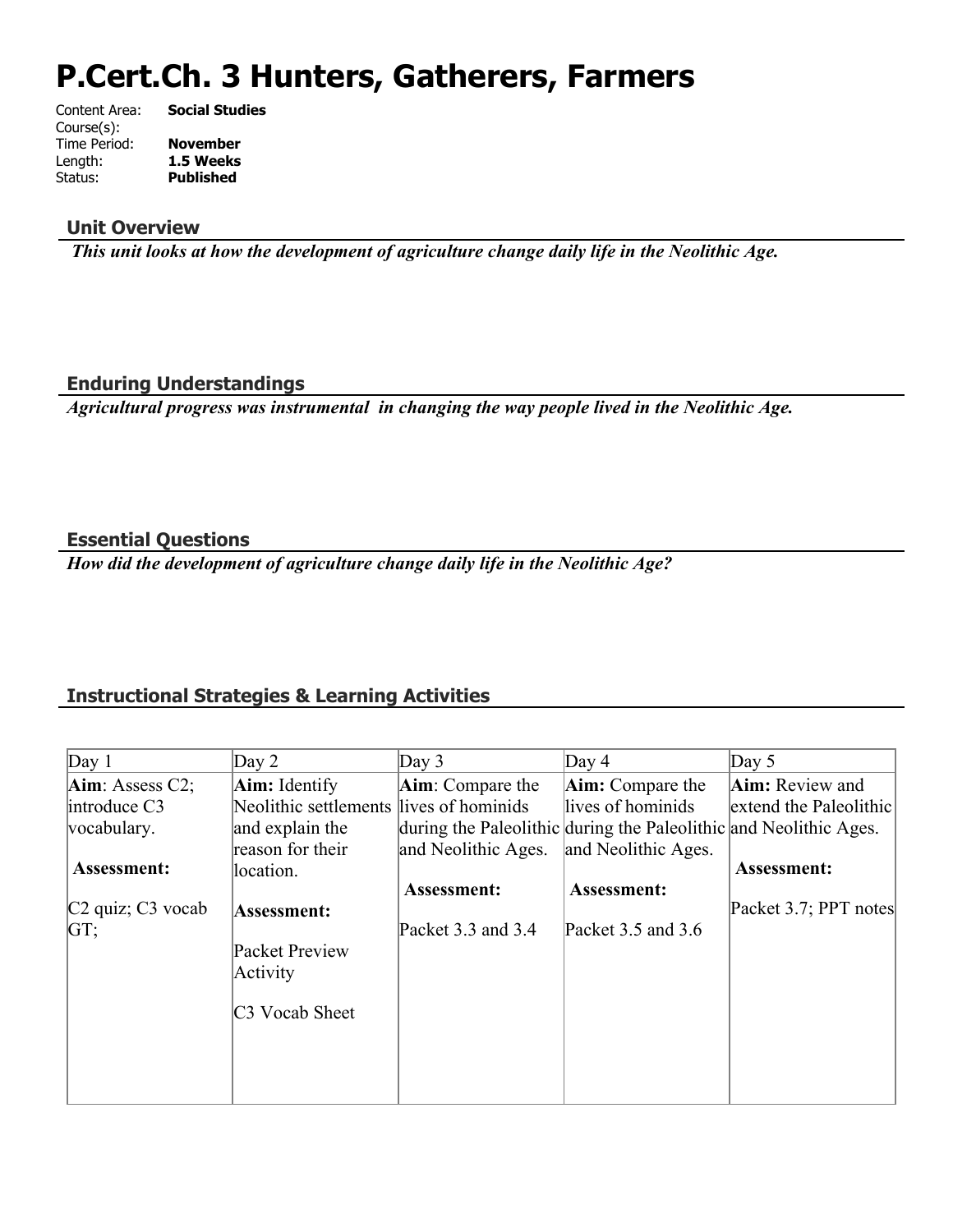| Day 6                                                                                                                     | Dav 7               |
|---------------------------------------------------------------------------------------------------------------------------|---------------------|
| $Aim:$ Review the C3                                                                                                      | Aim:                |
| <b>Essential Question: How</b><br>did the development of<br><i>agriculture change daily</i><br>life in the Neolithic Age? | Evaluate Chapter 3  |
| Assessment:                                                                                                               | <b>Assessment:</b>  |
| Paleolithic Age to                                                                                                        | Chapter 3 Test;     |
| Neolithic Age Changes;<br>Index cards $Q \& A$                                                                            | C4 Vocabulary Sheet |
|                                                                                                                           |                     |
|                                                                                                                           |                     |
|                                                                                                                           |                     |

## **Integration of 21st Century Themes and Career Exploration**

Cooperative groups

| CRP.K-12.CRP5.1 | Career-ready individuals understand the interrelated nature of their actions and regularly<br>make decisions that positively impact and/or mitigate negative impact on other people,<br>organization, and the environment. They are aware of and utilize new technologies,<br>understandings, procedures, materials, and regulations affecting the nature of their work<br>as it relates to the impact on the social condition, the environment and the profitability of<br>the organization.                                                                                                                                                                                     |
|-----------------|-----------------------------------------------------------------------------------------------------------------------------------------------------------------------------------------------------------------------------------------------------------------------------------------------------------------------------------------------------------------------------------------------------------------------------------------------------------------------------------------------------------------------------------------------------------------------------------------------------------------------------------------------------------------------------------|
| CRP.K-12.CRP4.1 | Career-ready individuals communicate thoughts, ideas, and action plans with clarity,<br>whether using written, verbal, and/or visual methods. They communicate in the workplace<br>with clarity and purpose to make maximum use of their own and others' time. They are<br>excellent writers; they master conventions, word choice, and organization, and use<br>effective tone and presentation skills to articulate ideas. They are skilled at interacting<br>with others; they are active listeners and speak clearly and with purpose. Career-ready<br>individuals think about the audience for their communication and prepare accordingly to<br>ensure the desired outcome. |

# **Benchmark Assessments**

Sentence construction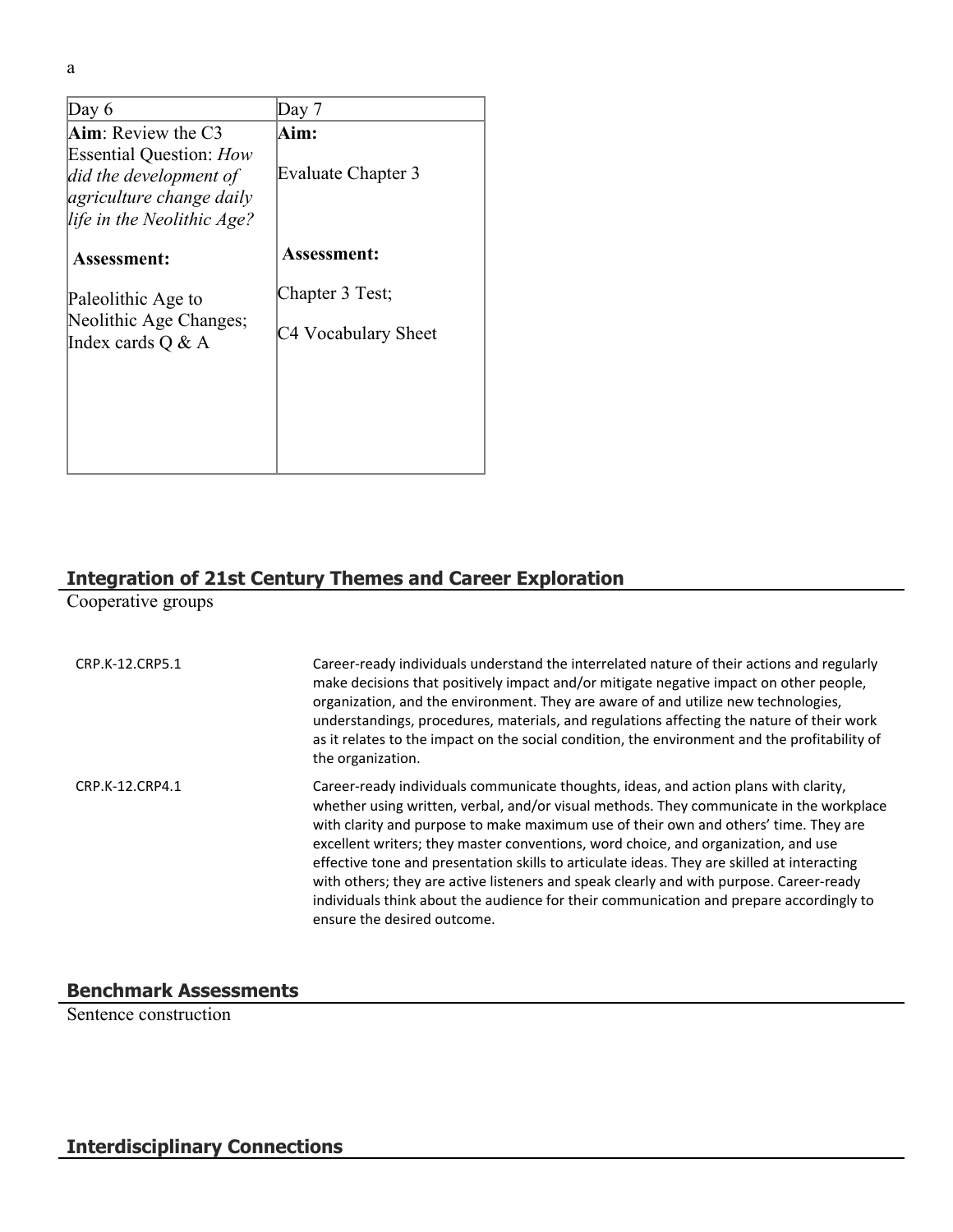| CCSS.ELA-Literacy.RH.6-8.1    | Cite specific textual evidence to support analysis of primary and secondary sources.                                                                                                                                              |
|-------------------------------|-----------------------------------------------------------------------------------------------------------------------------------------------------------------------------------------------------------------------------------|
| CCSS.ELA-Literacy.RH.6-8.4    | Determine the meaning of words and phrases as they are used in a text, including<br>vocabulary specific to domains related to history/social studies.                                                                             |
| CCSS.ELA-Literacy.RH.6-8.7    | Integrate visual information (e.g., in charts, graphs, photographs, videos, or maps) with<br>other information in print and digital texts.                                                                                        |
| CCSS.ELA-Literacy.RH.6-8.10   | By the end of grade 8, read and comprehend history/social studies texts in the grades 6-8<br>text complexity band independently and proficiently.                                                                                 |
| CCSS.ELA-Literacy.WHST.6-8.4  | Produce clear and coherent writing in which the development, organization, and style are<br>appropriate to task, purpose, and audience.                                                                                           |
| CCSS.ELA-Literacy.WHST.6-8.10 | Write routinely over extended time frames (time for reflection and revision) and shorter<br>time frames (a single sitting or a day or two) for a range of discipline-specific tasks,<br>purposes, and audiences.                  |
| CCSS.ELA-Literacy.SL.6.1      | Engage effectively in a range of collaborative discussions (one-on-one, in groups, and<br>teacher-led) with diverse partners on grade 6 topics, texts, and issues, building on others'<br>ideas and expressing their own clearly. |
| CCSS.ELA-Literacy.SL.6.2      | Interpret information presented in diverse media and formats (e.g., visually,<br>quantitatively, orally) and explain how it contributes to a topic, text, or issue under study.                                                   |
| CCSS.ELA-Literacy.L.6.1       | Demonstrate command of the conventions of standard English grammar and usage when<br>writing or speaking.                                                                                                                         |
| CCSS.ELA-Literacy.L.6.2       | Demonstrate command of the conventions of standard English capitalization, punctuation,<br>and spelling when writing.                                                                                                             |
| CCSS.ELA-Literacy.L.6.6       | Acquire and use accurately grade-appropriate general academic and domain-specific<br>words and phrases; gather vocabulary knowledge when considering a word or phrase<br>important to comprehension or expression.                |

## **Differentiation**

HA Chapter 3 Differentiation

**Provide Sample Cartoons** For the Preview activity, prepare a sample cartoon strip to show as a model. Your example might be student work saved from the previous year. You might also show samples of comic strips from the newspaper to demonstrate the use of speech bubbles.

**Complete the Reading Notes as a Class** Rather than have pairs read and take notes on Sections 3.3 to 3.7 at one time, do the following for each section to guide the class to complete the Reading Notes:

• Ask, *What is the title of this section? What do you see in the image? What do you think this section will talk about?*

• Have students read the first paragraph in the section and fill in the first Reading Notes question about the Paleolithic Age. Review the answer as a class.

• Then ask, *How do you think daily life will change in the Neolithic Age?* Tell students to read the rest of that section to see if their guesses are correct. Then have students complete their Reading Notes.

• Have volunteers read their speech bubbles about Neolithic changes.

**Support the Reading Notes** Provide a Word Bank for each section of notes. Tell students that they should include the following terms or phrases in their answers: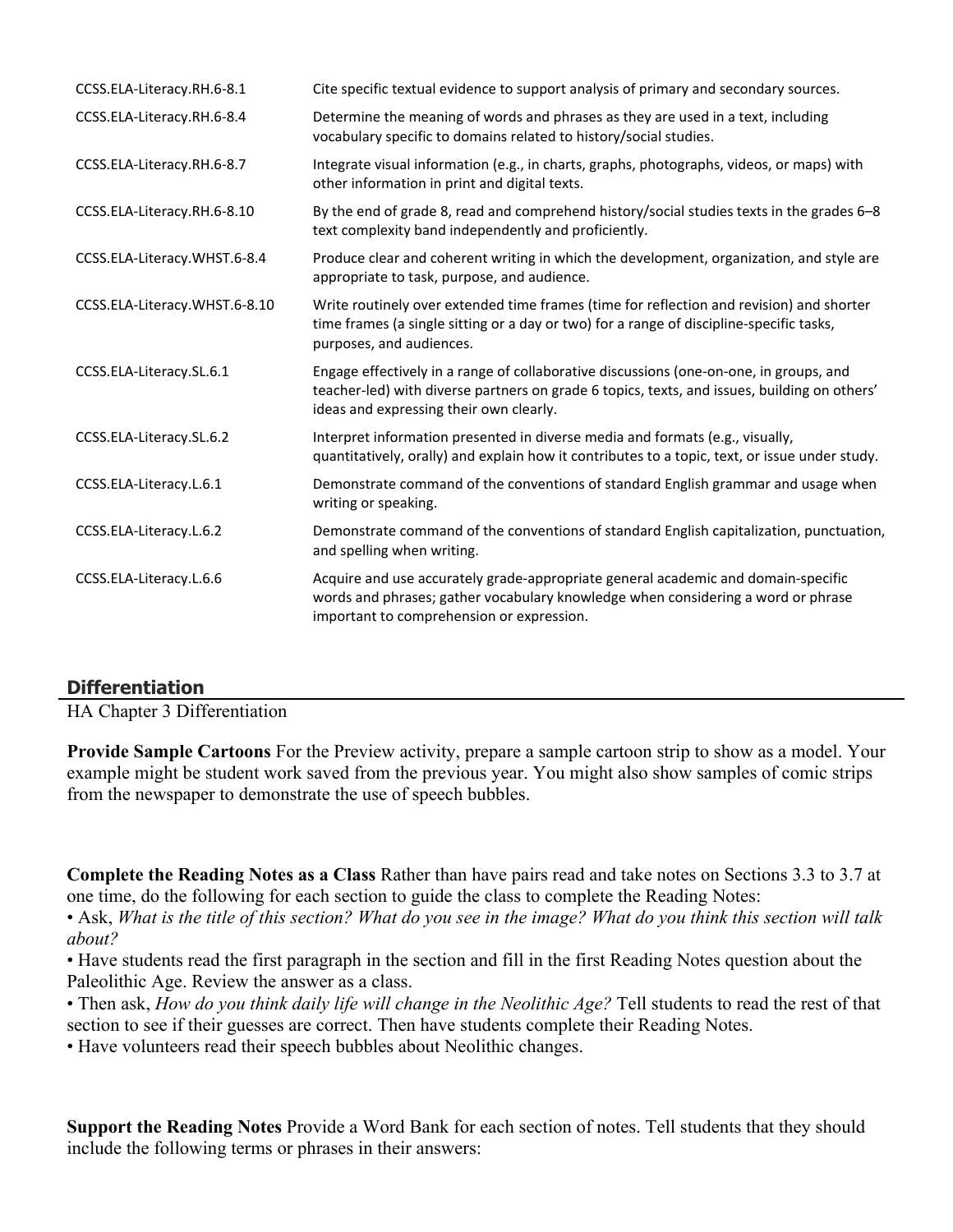Section 2: hunter-gatherer, food, shelter, fertile

Section 3: dangerous, food supply, milk, meat, crops

Section 4: tents, wild animals, mud, cooking pit, protection

Section 5: settle, communities, defend

Section 6: food, specialized skills, beautiful, variety

Section 7: nearby, trade, travel, resources, spread ideas

Advanced Learners

#### **Writing Assignment**

Add the following item to the directions on Student Handout 3A:

Include one additional story page on which you explain how one of the key changes from Paleolithic to Neolithic life paved the way for modern society. For example, Modern Maria might explain that because Neolithic Nel and Nick began to specialize in one job, people in our modern society attend college or technical schools to learn specific skills.

#### **Modifications & Accommodations**

Additional modifications located in individual IEP's.

#### **Technology**

online textbook and features

Google Classroom

TECH.8.1.8 Educational Technology: All students will use digital tools to access, manage, evaluate, and synthesize information in order to solve problems individually and collaborate and to create and communicate knowledge.

#### **Benchmark Assessments**

#### **Formative Assessments**

See assessment imbedded in daily lesson plans above.